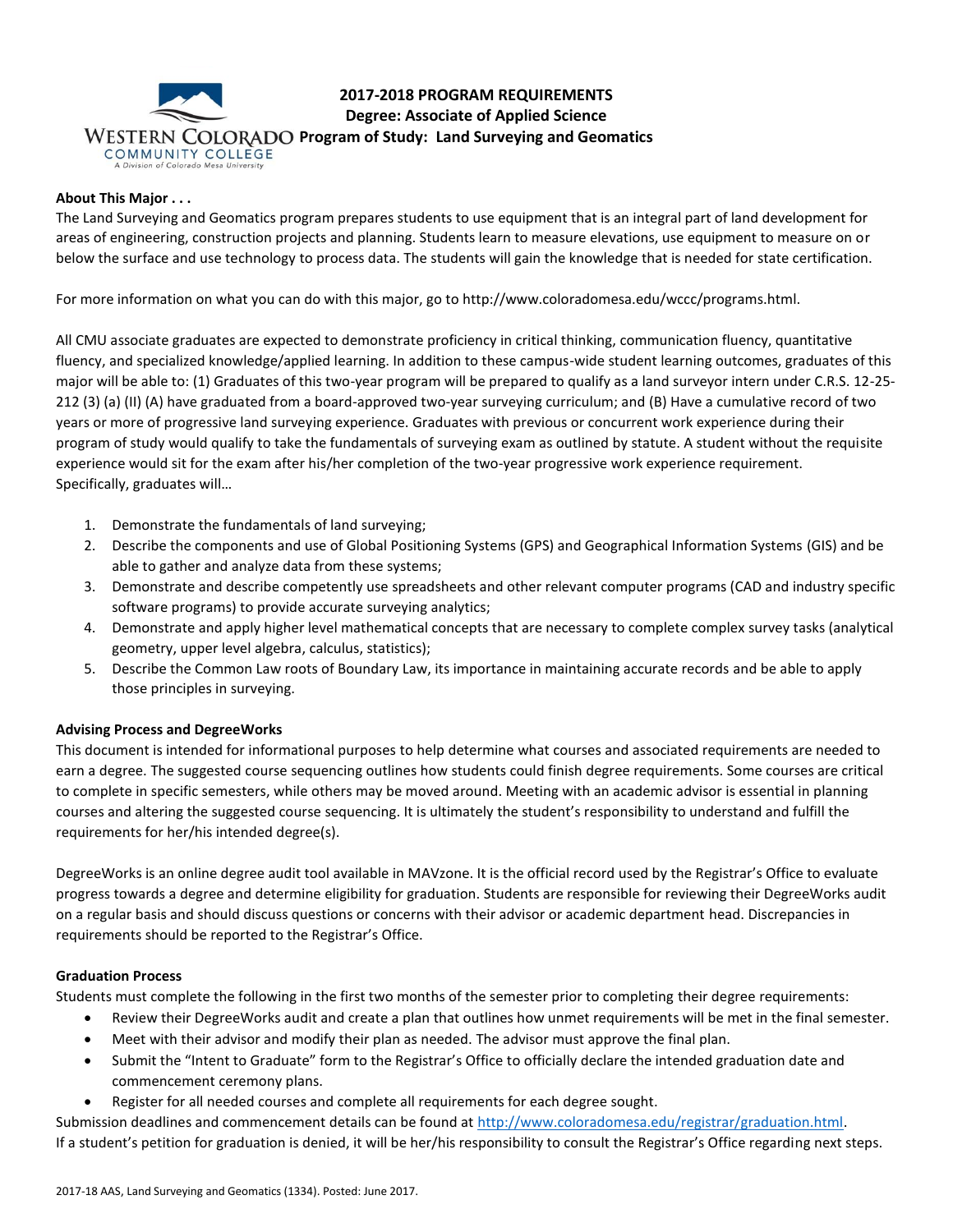### **INSTITUTIONAL DEGREE REQUIREMENTS**

The following institutional degree requirements apply to all CMU/WCCC AAS degrees. Specific programs may have different requirements that must be met in addition to institutional requirements.

- 60 semester hours minimum.
- Students must complete a minimum of 15 of the final 30 semester hours of credit at CMU/WCCC.
- 2.00 cumulative GPA or higher in all CMU/WCCC coursework.
- A course may only be used to fulfill one requirement for each degree/certificate.
- No more than six semester hours of independent study courses can be used toward the degree.
- Non-traditional credit, such as advanced placement, credit by examination, credit for prior learning, cooperative education and internships, cannot exceed 20 semester credit hours for an AAS degree.
- Pre-collegiate courses (usually numbered below 100) cannot be used for graduation.
- Capstone exit assessment/projects (e.g., Major Field Achievement Test) requirements are identified under Program-Specific Degree Requirements.
- The Catalog Year determines which program sheet and degree requirements a student must fulfill in order to graduate. Visit with your advisor or academic department to determine which catalog year and program requirements you should follow.
- See "Requirements for Undergraduate Degrees and Certificates" in the catalog for a complete list of graduation requirements.

### **PROGRAM-SPECIFIC DEGREE REQUIREMENTS**

A grade of "C" or higher must be achieved in coursework toward major content area.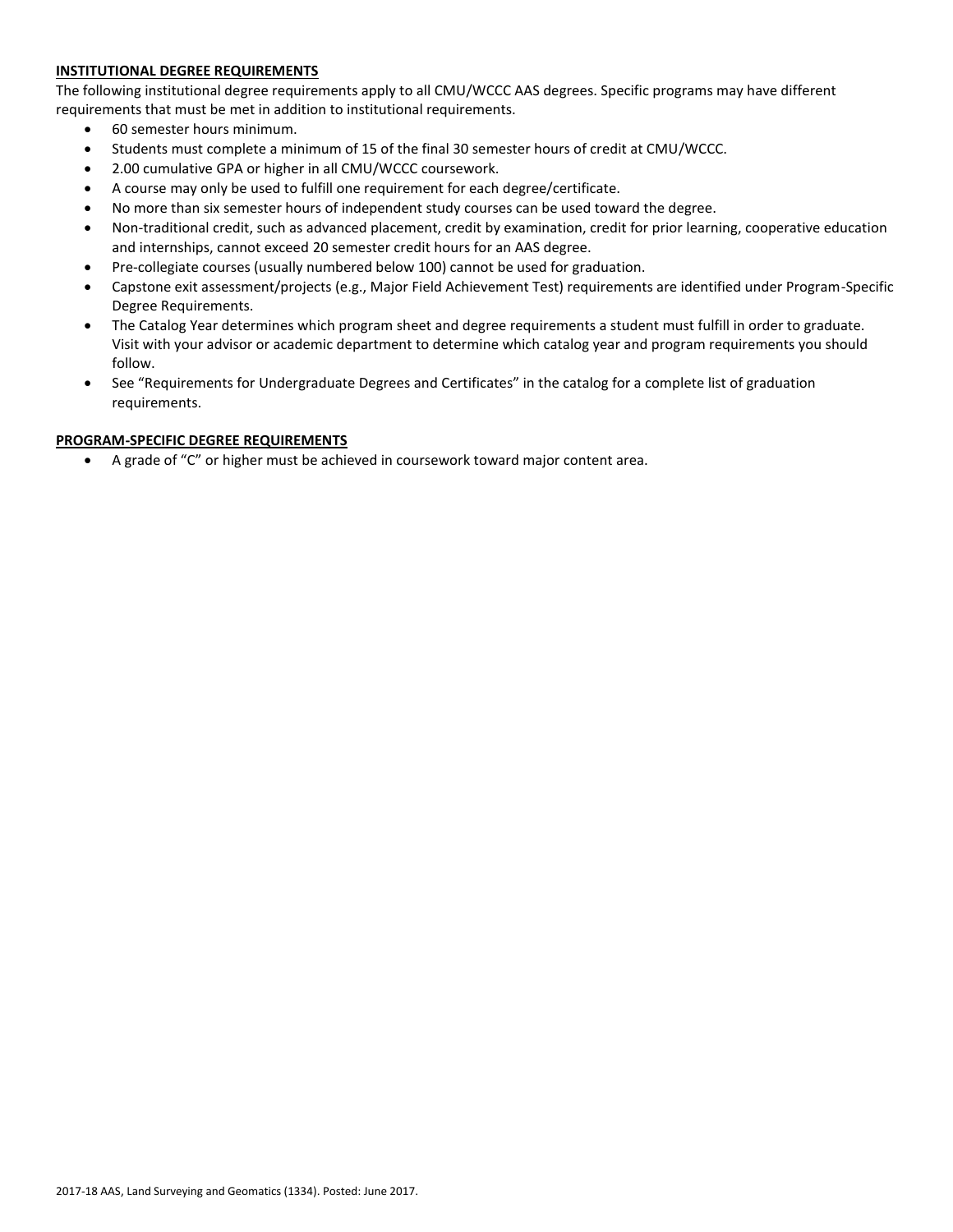### **ESSENTIAL LEARNING REQUIREMENTS** (15 semester hours)

See the current catalog for a list of courses that fulfill the requirements below. If a course is an Essential Learning option and a requirement for your major, you must use it to fulfill the major requirement and make a different selection for the Essential Learning requirement.

### **Communication** (6 semester hours)

- $\Box$  ENGL 111 English Composition (3)
- $\square$  Select one of the following courses:
	- ENGL 112 English Composition (3)
	- SPCH 101 Interpersonal Communication (3)
	- SPCH 102 Speechmaking (3)

## **Mathematics** (3 semester hours)

MATH 130 - Trigonometry (3)

### **Other Essential Learning Core Courses** (6 semester hours)

- $\Box$  PHYS 111 General Physics (4)
- $\Box$  PHYS 111L General Physics Laboratory (1)
- $\square$  Select one Social and Behavioral Sciences, Natural Sciences, Fine Arts or Humanities course (1)

# **OTHER LOWER-DIVISION REQUIREMENTS**

**Wellness Requirement** (2 semester hours)

- $\Box$  KINE 100 Health and Wellness (1)
- $\Box$  Select one Activity course (1)

## **AAS: LAND SURVEYING AND GEOMATICS REQUIREMENTS** (42 semester hours, must complete with a grade of "C" or higher.)

- CADT 107 Advanced CAD (3)
- $\Box$  CADT 130 CAD: Civil (3)
- $\Box$  GEOG 131 Introduction to Cartography (3)
- $\Box$  GIST 332 Introduction to GIS (2)
- $\Box$  GIST 332L Introduction to GIS Laboratory (1)
- $\Box$  MATH 141 Analytical Geometry (3)
- $\square$  STAT 200 Probability and Statistics (3)
- $\square$  SURV 100 Introduction to Surveying/Field Work (3)
- $\square$  SURV 102 Surveying Calculations I (3)
- SURV 200 Advanced Surveying Field Work (4)
- $\square$  SURV 203 Legal Aspects of Surveying (3)
- SURV 204 Real Property Descriptions (2)
- $\square$  SURV 205 Advanced Surveying Computations/Calculations (4)
- $\square$  SURV 206 Property Law: Boundary (3)
- $\square$  SURV 207 Surveying Ethics: An Overview of Ethical Expectations (2)

**GENERAL ELECTIVES** (All college level courses appearing on your final transcript, not listed above that will bring your total semester hours to 60 hours. 1 semester hour.)

**\_\_\_\_\_\_\_\_\_\_\_\_\_\_\_\_\_\_\_\_\_\_\_\_\_\_\_\_\_\_\_\_\_\_\_\_\_\_\_\_\_\_\_\_\_\_\_\_\_\_\_\_\_\_\_\_\_\_\_\_**